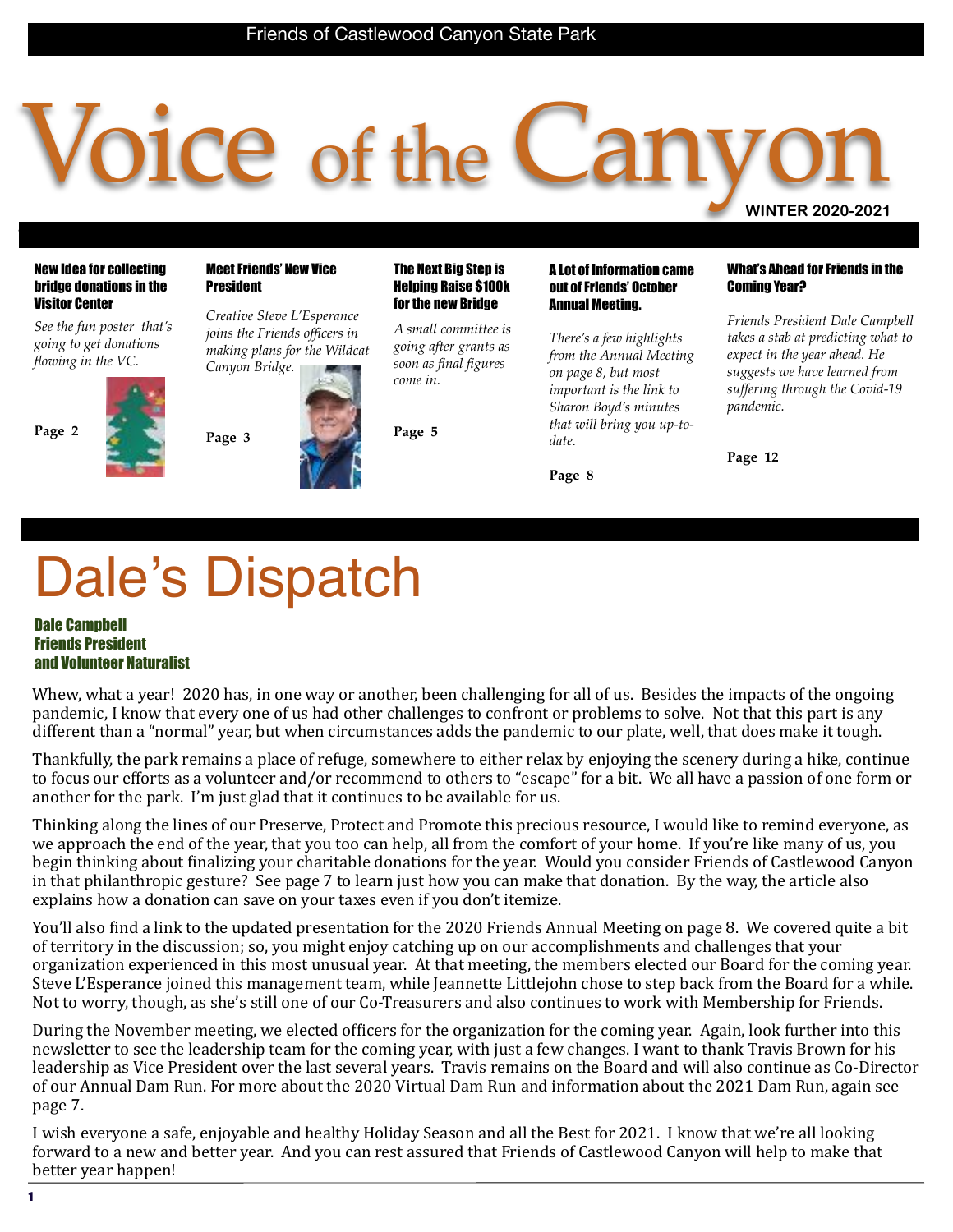## Wildcat Canyon Bridge Fundraising Takes a New Approach

#### Susan Williams Friends Board Member and Volunteer Naturalist

Volunteers have created a new eye catching poster in the Visitor Center that will entice visitors to leave their name and a donation to the Bridge project! 

An evergreen tree poster is waiting to be decorated. It is located next to the diorama of the bridge and the bridge donation box.

Visitors can write their  $name(s)$  on stickers and drop their donation in the box. Then they can paste their  $name(s)$  on our tree for everyone to see. There is no limit on how many stickers a person can donate.



Showing off the new tree poster are left to right, Liz Bade, Bridget Milnes and Susan Williams.

The stickers are of different sizes and colors. The smallest package square is for donations up to \$4. The next step up is a star shaped sticky note for donations up to \$9. Finally, a GOLD STAR is for donations \$10 and more. The sky is the limit!

Watch for the next Donation Poster in our series to be unveiled at the beginning of 2021!

## Your Friends Board of Directors

**Oficers: President Dale Campbell** (719) 592-9193 dale\_campbell\_co@msn.com

**Vice President Steve L'esperance (720) 318-5702**  stevelesperance48@gmail.com

**Secretary Sharon Boyd** (719) 592-9193 sharon\_boyd\_co@msn.com

**Co-Treasurer Liz Bade (along with Jeannette** Littlejohn, Friends member) (303) 841-4874 epbincolo@gmail.com

**Board Members: Travis Brown** (303) 884-9982 travisab6@hotmail.com

**Chris Glaeser**  (303) 601-6391 chris.glaeser@comcast.net

**Bev Finamore** (720) 289-5020 **bevfinamore@gmail.com**

**Bridget Milnes** (303) 660-4986 **milnes6739@gmail.com**

**Susan Williams**  (720) 840-8886 Susanpw1994@gmail.com

Friends meetings are held by Zoom the 2nd Saturday of the month. The next two meetings are Dec. 12 and Jan. 9 at 10 a.m. Send an email to dale campbell co@msn.com for connection details.

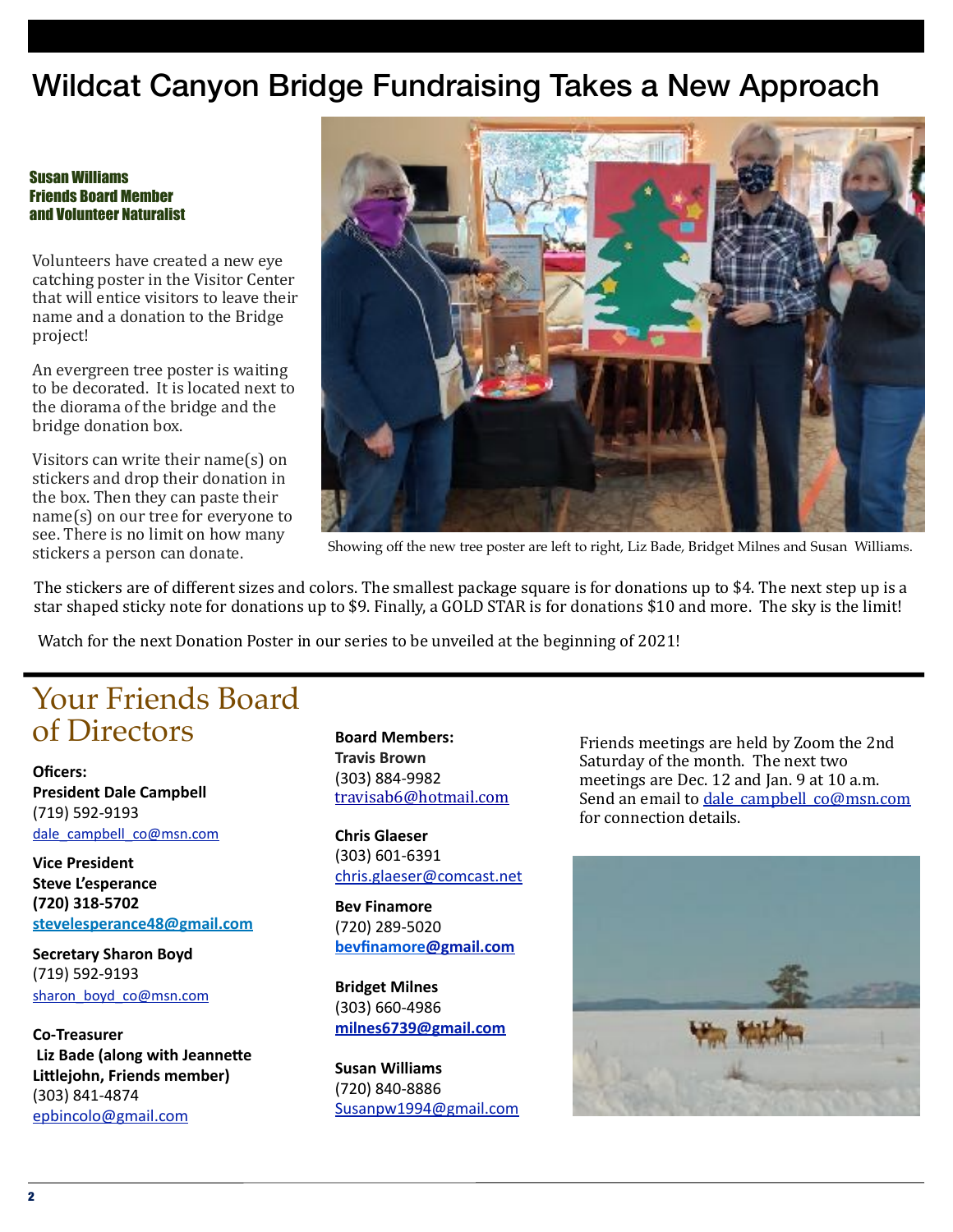## *Meet Our New Officer*

## Steve L'Esperance Named Friends' Vice *President*

certification this year, but waste and other trash. I have been going to Castlewood Canyon State Park since my wife Shawn and I moved here from Michigan nine years ago! Whenever any of our three kids or visitors from out of town came into Castle Rock, they were sure to be bounding up to Rimrock, Lake Gulch, Inner Canyon or Creek Bottom trail. Little did I know that I'd be a part of this great Friends of Castlewood Canyon family. We joined up in late '19 and it's been a whirlwind learning experience ever since. We had planned on earning our Naturalist Covid took care of that.



Our new officer keeps busy not only working on the bridge committee for Friends, but he's been known to work with the LNT crew picking up dog

Still this year has been full of new experiences- first time hike on the East Preservation trail, exploring the Homestead area, partaking in a few "off the grid Tribe hikes," manning the 'skulls and skeleton's' exhibit, helping out with our concert in June, to name a few. It's been a humbling experience finding out how much you don't know about an area you've frequented so often. I've learned to 'slow down' and enjoy each step vs "how fast can I do this loop"! And did I mention what a super team we have?!

My only bummer moment was getting spooked by a rattlesnake in July while hiking down the steps to the Dam trail— with nowhere to go I exited left rolling down the hill which eventually led to wrist ligament surgery. I guess the snake's bark was worse than the bite? At least I now know what that hissing/rattle sound is about.

I've also been fortunate enough to help the team in our fundraising efforts for 'THE BRIDGE", aka Wildcat Canyon bridge. We've already raised \$20K toward the goal, and I just can't wait for that span to connect the trails over Cherry Creek. It's truly going to be a centerpiece. Wishing you all a "more normal" 2021,

## **News from the Top**

#### Brent Lounsbury Park Manager

Along with the rest of the world, this has been an unprecedented year for Castlewood Canyon. First and foremost, with the pandemic and limited activity options for Coloradans, we saw our visitation spike from about  $167,000$  visitors in calendar year  $2019$  to about 246,000 for calendar year 2020. This also represented an increase of revenue from \$616,000 in 2019 to \$914,000 in 2020--that with a few weeks yet to go. Keep in mind that 2019 was our banner year to date, and that our visitation and revenue figures in 2016 were an estimated 148,000 visitors and \$475,000 in revenue. 

So, to say that kept us busy would be an understatement! We've had significant challenges with litter, trail degradation and undesignated "social" trails damaging the landscape. While our total volunteer hours decreased in 2020 by about 1/3 from 2019 numbers (as well they should have with COVID-19 concerns), we owe a HUGE thank you to everyone who went out on our trails, picked up litter and gave sociallydistanced talks to the public about Leave No Trace principles. These efforts were critical this year to maintaining the park as the beautiful place it is.

One added difficulty this year has been, starting on April 1st, Joe has been either off entirely or on deskonly duties due to medical conditions. He is currently on Short Term Disability and not at the park. We've missed having him, especially with all the people here! It has truly been a year of us doing a whole lot more with a whole lot less. We're hoping he has a swift recovery. 

We were still able to get some trail work done through two Teamworks crews, funded by the Friends of Castlewood Canyon, a Mile High Youth Corps crew and some Volunteers for Outdoor Colorado. Tommy took lead on these projects, mostly along the Inner Canyon trail, and did an excellent job.



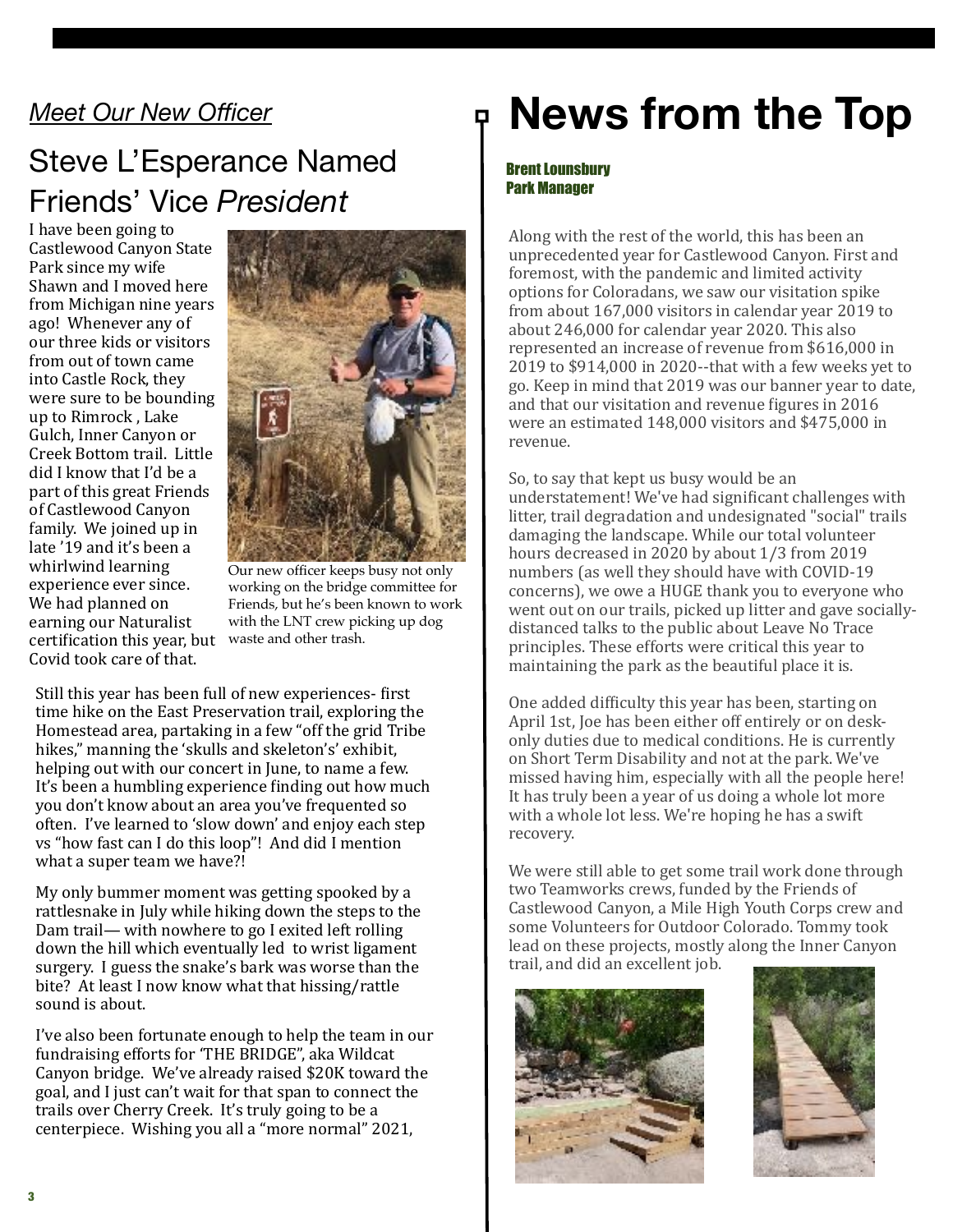## **Bridge Initiative Fills "at Home" Volunteer Hours**

### Steve L'Esperance Friends Vice President and Volunteer Naturalist

While volunteer hours are down at Castlewood Canyon State Park because of the pandemic and forced cancellation of school groups and special events, many volunteers are keeping very active. Currently, a number of the volunteers have been focused on an initiative that is not only going to benefit the park's visitors, but also help improve the infrastructure of the park for decades to come.

The Lake Gulch and Inner Canyon trail junction at Castlewood has been the subject of lengthy discussions and debate for many years. It's here that school children and hikers must cross the Cherry Creek over a series of boulders in order to complete a picturesque two-mile loop. This crossing is tricky even in perfect conditions. If the water is high, or after rains when the rocks are wet, the creek crossing becomes even more challenging. Ice and snow can make the conditions impassable.

Recognizing the importance of this issue for all park visitors, a dedicated group of Friends members and park volunteers has initiated a fundraising campaign to construct a bridge, the Wildcat Canyon Bridge. They have:

- created and distributed marketing/fundraising materials (paper & digital) 

- engaged visitors about the Bridge solution

- created and placed signage in the park to notify the public that a project is underway

- worked alongside park staff supporting the project development and design efforts.

Most of these efforts have been accomplished without needing to physically be present at the park. Castlewood Canyon volunteers have been able to help in a new way we call VFH. By the way, VFH = **V**olunteer **F**rom **H**ome! 

Bottom line - thankfully there are to be a number of ways that CPW volunteers can continue to contribute their time and talents to CPW and the respective parks, in spite of a pandemic that has impacted our daily lives. If readers of this newsletter want to learn more about Castlewood Wildcat Canyon Bridge's story, just visit www.castlewoodfriends.org.



This fantastic traveling diorama by Board Member Chris Glaeser of the proposed Wildcat Canyon Bridge has been invaluable in getting the word out to park visitors. Sometimes it's in the Visitor Center, sometimes it's at a special event at the picnic shelters, sometimes it's down at the site of the future bridge. Chris used materials from model railroading to help him craft this unique piece.

## **You Can Help A Lot By Being a Friends Member**

If you aren't a member of the Castlewood Canyon State Park Friends group, please recognize how important your membership is when Friends seeks grants. Think how important your ideas, input and time can mean to the organization dedicated to the park. Sign up today on the Friends website www.castlewoodfriends.org There you can pick the membership best suited to you.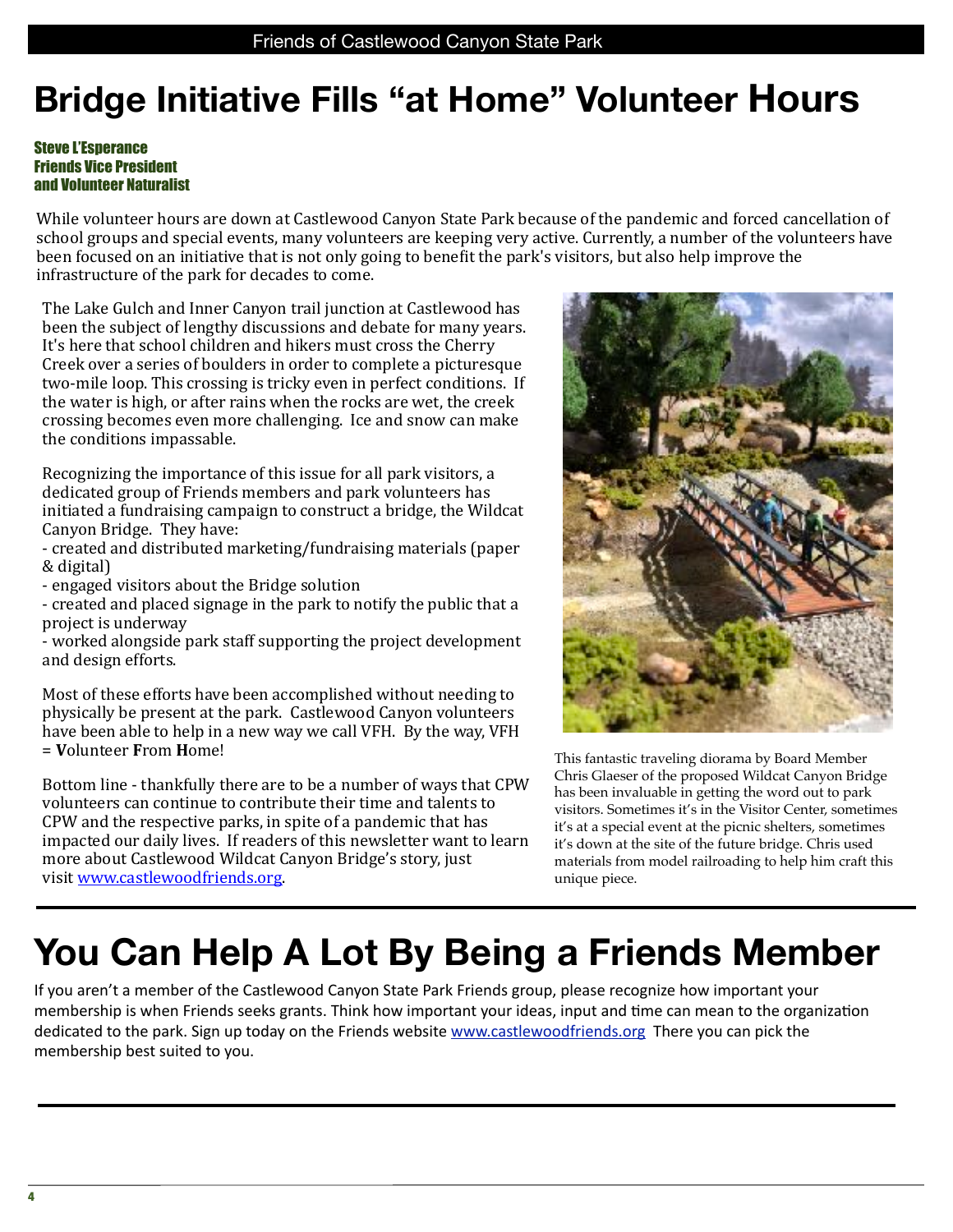## Friends of Castlewood Canyon State Park Friends of Castlewood Canyon State Park

## **Upping our Fundraising Game**

#### Liz Bade Friends Co-treasurer and Volunteer Naturalist



Linda

Lawson Samantha

Tanner

Wildcat Canyon Bridge is our big project. It's going to cost a lot – up to  $$100k$  – but the payoff in visitor safety and habitat protection is well worth it. In addition to Friends' \$13,000 commitment, we have already embarked on fundraising to help with bridge construction. As of Dec 1, we have \$21,386 thanks to a grant from Liberty Community Giving, generous donations by individuals, our Donate a Dollar campaign, and the Friends' commitment. As soon as we get the final figures for its construction from CPW engineers, Bridget Milnes, Linda Staehler and I will be writing grant requests.

Grantors are very careful when awarding large sums like we'll be requesting. We need solid financial reports including balance sheets, profit and loss statements, and sources of income, for example. And grantors want to be assured that our numbers are right. Prior to 2020, Friends did not produce these reports and, due to the cost, our books had not been audited. That changed this year. We put out a call for financial help to our volunteers and two wonderful volunteers responded: Linda Lawson has an impressive background as a former CPA, treasurer of another non-profit, and is an adjunct professor of finance!! Samantha Tanner has over 15 years experience with QuickBooks. She expertly uploaded three years of our financial data and, on-going, is providing a variety of financial reports for us. 

Working together, they reviewed our existing procedures and finances. Linda suggested that our annual budget reflect what we actually project to be spent in any given year. We had been including all funds committed to a particular project as that year's anticipated expenses. Now, what we don't plan to spend in the current year falls under a reserve liability and we'll know how much of our initial commitment for a project remains in our coffers for future spending. She also created Notes to Financial Statements that clearly describe how we maintain our books and facts about how the board runs our non-profit – important information to our potential grantors. Samantha worked out the Quickbook details and reclassified several financial items to accurately reflect our income/expense categories.

WOW! We now have solid procedures and professional financials. These are an important foundation for our Wildcat Canyon Bridge project as well as future projects that will require fundraising. Thank you Samantha and Linda for your expertise and willingness to help.

## *DONATIONS KEEP COMING IN*

#### Jeannette Littlejohn Friends Co-treasurer and Volunteer Naturalist

During the year many people have made generous donations to Friends of Castlewood Canyon State Park and more keep coming in. This list is updated Dec. 13. Individual donations total \$4,792. A sincere thank you to everyone.

Ron Claussen, Dave and Sandra Rapley, Dave Labate, Jessica and Rob Moore family, Linda Staehler, Joan Arrowsmith, Ed Blum, Joanna Hardin, Richard and Susan Williams, Dale Campbell, Steve and Shawn L'Esperance, John Berry, Peg Callaghan, Pam Steinman, Brad and Susan Bruner family, Ellen Jones, Mark Bade, Karla James, Keith Lawer, Rebeca Jacobs, Weiwen Chen, Renae Hamstra, Chris Glaeser, Bridget Milnes, Thea Koehler, Thomas Boyd, Rudy and Alice Ramsey, Michael Shorts, Lynn Stricklan., Bev Finamore and Linda Vincent.

In addition to the above donations, for those who subscribe to Kroger/King Soopers and Amazon Smile, over the year we have received \$138.24 from Kroger/King Soopers and \$52.46 from AmazonSmile. As a bit of detail for Wildcat Canyon Bridge, we have \$1,759.50 from bridge donation boxes, and \$3,502 from individuals. We also received a \$3,125 grant from Liberty Community Giving. With Friends \$13,000 contribution to the bridge fund there is a grand total of  $$21,386.50$  for the bridge in 2020.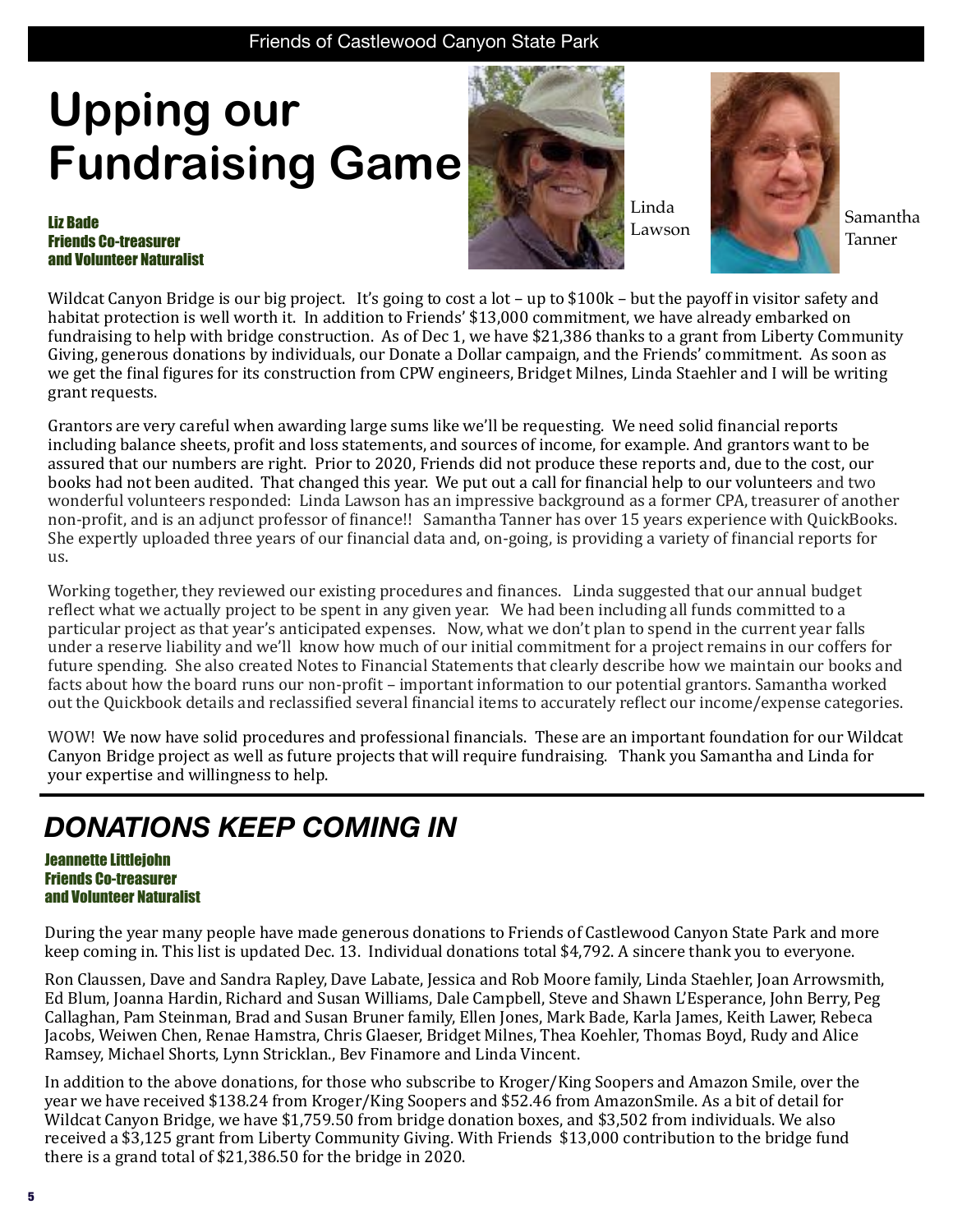



Photos by Pam Steinman

Left, Fran Tate and Cathy Fischer pick up litter around the Event Facility picnic area and right, Fran Tate already had a bag filled with trash before the LNT event started.

## **Leave No Trace Put to Good Use**

### Bev Finamore Friends Board Member and Volunteer Naturalist

Friends awarded the Leave No Trace initiative at Castlewood Canyon State Park a grant in 2019 and it has proved to be money well spent. Volunteers continue to spread the word at other organizations and parks. Special clean-up events at CCSP have ben invaluable as the deluge of visitors since March has left piles of trash and dog waste every week.

Despite the installation of bags for dog waste, there's still a problem of the bags not making it to the trash receptacles. At the latest LNT clean up in November, volunteers picked up 16 dog poo bags and 12 piles of dog waste that didn't make it into a bag. But after eight volunteers scoured the park including social trail use, it looked great.

Castlewood Canyon State Park's Leave No Trace program made it to television when Fox31 Denver filmed us making it to the Gold Standard. You can still watch the video: Another Colorado State Park is now the 'Gold Standard' | FOX31 Denver (kdyr.com). Mike Thomas, CPW Volunteer Naturalist at Roxborough State Park, discussed the seven Leave No Trace principles and Tommy Duff, CCSP Ranger, shared the positive impacts of the Leave No Trace principles at CCSP.

We also now have a water faucet for refilling bottles installed in the CCSP Visitor Center lobby which will cut down on the use of plastic bottles and the trash they make.

## **Check Out Stocking Stuffers in Visitor Center**



There's something new in the Friends' "store" in the Visitor Center. Jeannette Littlejohn ordered QR Guides, "Weather" and "The Night Sky" laminated fold-outs to add to the Friends merchandise. 

A number of Colorado State Parks have the "Dark Skies" designation. Stars become a glittering canvas for the Colorado mountains.

The fold-outs will make excellent Christmas Stocking stuffers and Christmas gifts. This summer, volunteers and Park Rangers may organize CCSP night skies events.

And don't stop there—you can really fill up a Christmas sock by stuffing in one of the popular cap and t-shirt combos. And there's a  $\overline{\mathbf{r}}$  new color! Come check out all the new items.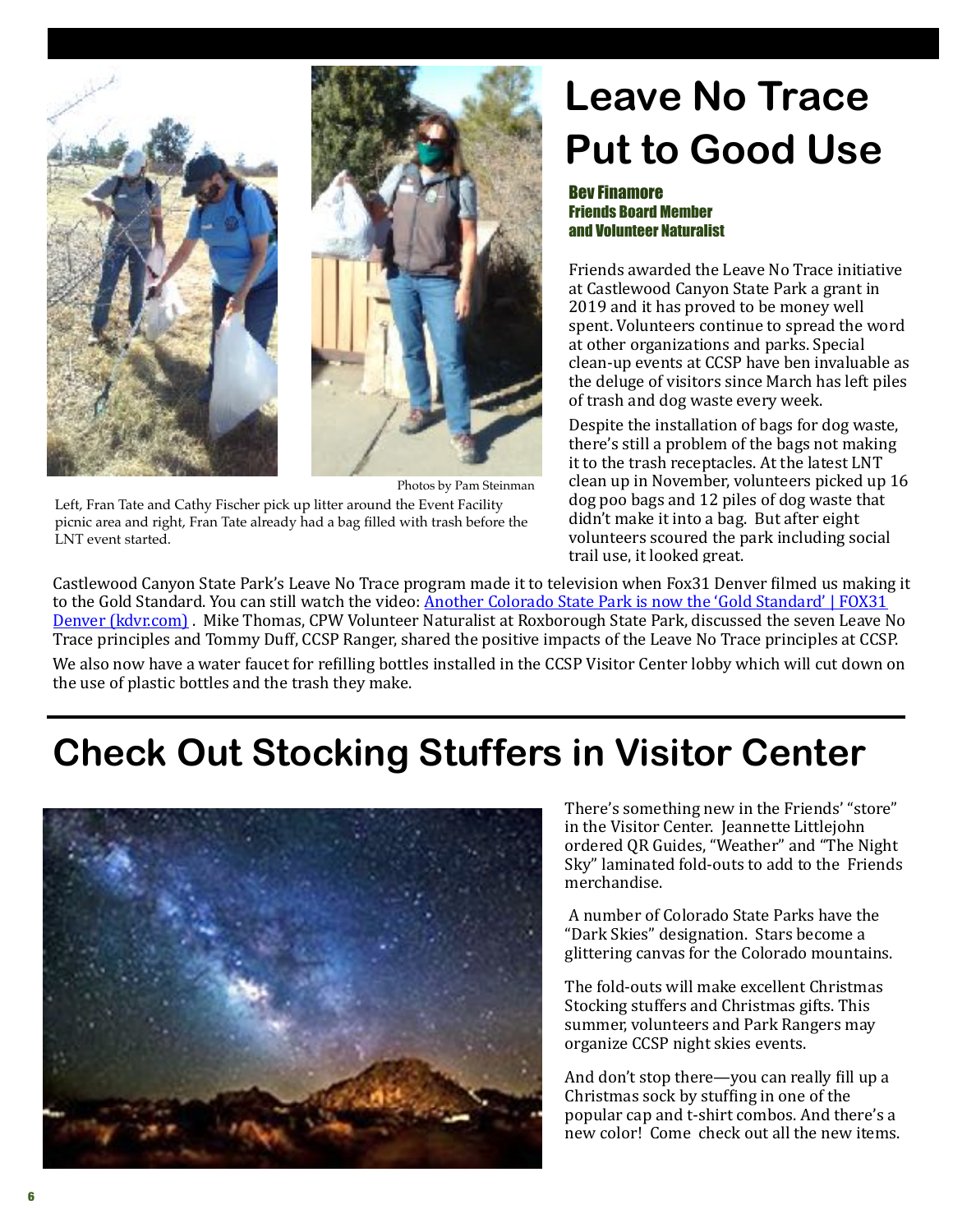# **Virtual Race Held Our Place, For 2021, It's Going All the Way**

### Travis Brown Friends Board Member and Volunteer Naturalist

The Dam Run at Castlewood Canyon 2020 - Virtual Version was a success. It provided our running community, 44 participants, the opportunity to come out in support of Castlewood Canyon and enjoy a great run, jog or walk in one of the nicest places in the state for the  $7<sup>th</sup>$  year. In doing so we were able to keep this great 5 and 10 kilometer run alive safely in a quite different year. The immense help of the Castlewood Canyon volunteers and park staff, as always, is what allowed us to provide this wonderful opportunity.

The 8<sup>th</sup> annual Dam Run at Castlewood Canyon is scheduled tentatively for Sunday, Sept. 19, 2021. For everyone who has helped before and everyone who wants to join in, please keep this magnificent event in mind for next year. If you might be interested in taking on new roles in support of the event, we will start planning in March and April. There's lots of jobs to fill.



My sincere thank you to you all.

Photo by Dale Campbell

Pictured left to right, Sharon Boyd, Roger Patrizio and Linda Fladland were part of the 44 runners who participated in the CCSP 2020 Virtual Dam Run all through September. Runners signed up on-line and ran the trail when it was best for them.

## **Help Castlewood Canyon State Park … and Yourself, Too!**

### Dale Campbell Friends President and Volunteer Naturalist

Here's an excellent opportunity for you to make a year-end contribution to Friends of Castlewood Canyon State Park. And, make it count toward reducing your 2020 tax burden.

With the passage of the Coronavirus Aid, Relief, and Economic Security (CARES) Act in 2020, Congress included a provision that permits eligible individuals who do not itemize to deduct \$300 of qualified charitable contributions as an "above the line" deduction. (https://www.irs.gov/newsroom/special-300-tax-deduction-helps-most-people-giveto-charity-this-year-even-if-they-dont-itemize) The \$300 limit is per filing unit regardless of filing status. Deductions must be in cash, check, electronic funds, or payroll deductions (no property i.e. old clothing, furniture, or household items); and given to a  $501(c)(3)$  public charity.

Since 1998, Friends has operated as a  $501(c)(3)$  public charity. This year, we are directing donations toward the construction of the Wildcat Canyon Bridge. Learn more about this outstanding project at The Bridge Fundraiser  $\vert$ FoCCSP (castlewoodfriends.org). Donations are welcomed via an on-line contribution at the Friends website or by a check sent to our postal address: Friends of Castlewood Canyon State Park PO Box 403, Franktown, CO 80116.

Now that the CARES Act allows the \$300 above-the-line charitable contribution deduction per filing unit, this is a great way to reduce your adjusted gross income and help construct the Wildcat Canyon Bridge to improve the Park's support of a growing number of visitors to this amazing Colorado resource.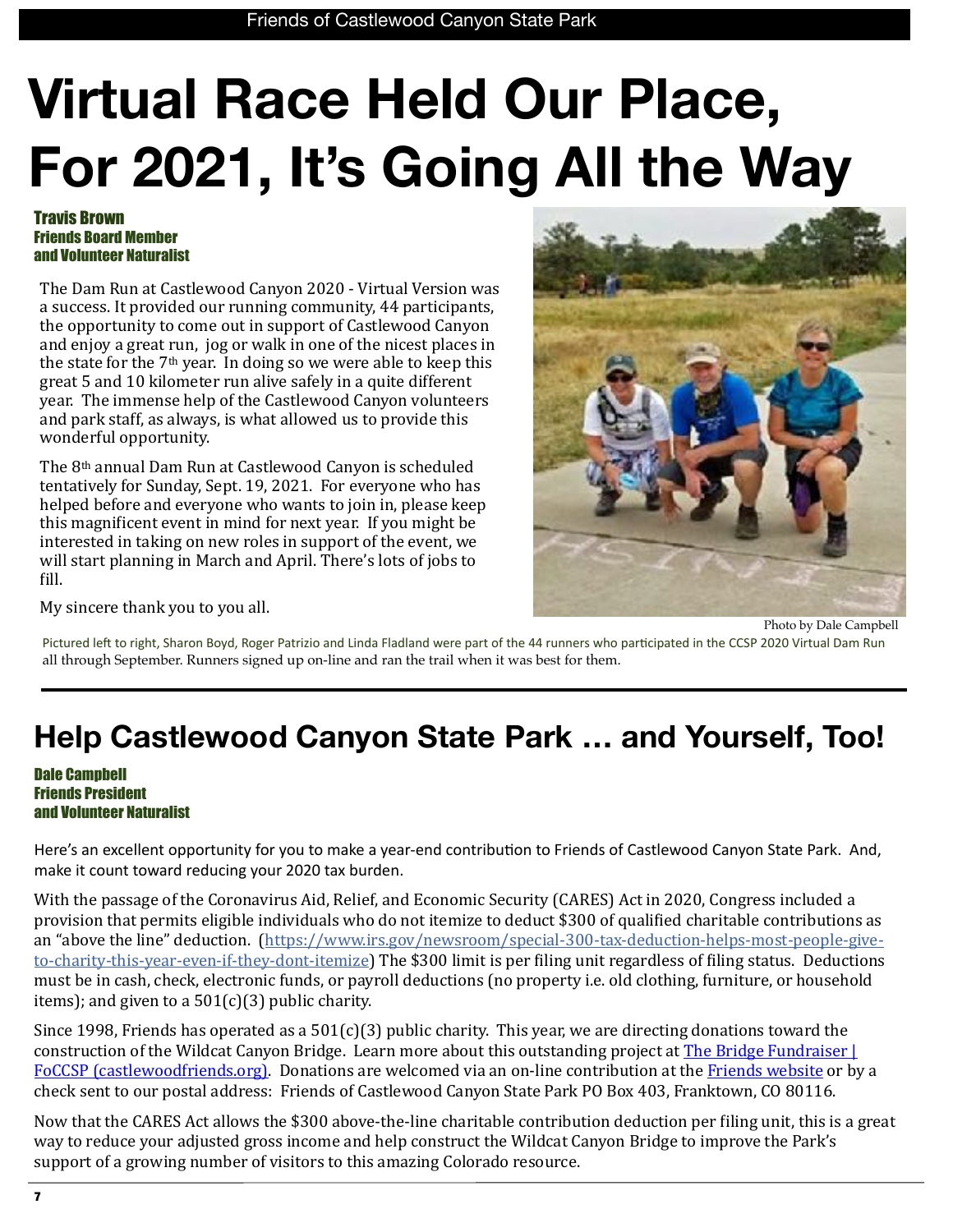## **Park Manager Trained to Share Leave No Trace Principles**

A grant from Partners in the Outdoors was awarded to Roxborough and Castlewood Canyon State Parks and helped send Park Manager Brent Lounsbury to a week-long master educator training in the Colorado backcountry. Brent and eight students with two instructors ventured into the Holy Cross Wilderness to put the Leave No Trace doctrine to use. Classroom sessions were held in a log cabin in the forest before they ventured into the wilderness.

They entered the backcountry for high-level outdoor sessions that emphasized the consequences of man on the wilderness. Brent says it was a wonderful week, with no cell/internet for eight days.

Graduates of the Leave No Trace Master Educator course now have the skills to teach others about Leave No Trace and train the trainers. Brent will share additional information and photographs of the Master Educator experience at a Friends or volunteer meeting sometime in the coming year.





Photos by Brent Lounsbury

## Lots of Information Came Out of Annual Meeting

**The Park and the Visitors**: The park experienced a dramatic increase in the number of visitors, along with challenges of a new type of visitor enjoying the park during the pandemic restrictions. In the latter part of April, the Visitor Center was closed until mid-June. As a result, the Iron Rangers experienced very long lines, frustrating visitors. The massive visitation increase caused conflicts with COVID-19 regulations; social distancing (6 feet separation) and wearing masks.

By Sept. 30, 2019, the park had 143,000 visitors. This year, from Jan. 1 to Sept. 30, 2020 the park had 203,000 visitors. In many ways, the overall park visitor attendance has jumped ahead by about 10 years from what was previously projected. 

**Trail Improvements**: TeamWorks efforts in June helped rescue several damaged sections of trails within the park. Funding for two weeks of trail crew work was provided by Friends. The team built a retaining wall and installed steps for visitors to be able to move safely to the water. During the week TeamWorks was at Castlewood Canyon, the Inner Canyon Trail bridge over Cherry Creek failed. TeamWorks assisted in transporting building supplies to the site for constructing a new bridge.

*For further information regarding a summary of the financials, summary of the Wildcat Canyon Bridge initiative and other* aspects of what was accomplished for 2020, please review the *Friends October 3, 2020 Annual Meeting Presentation*.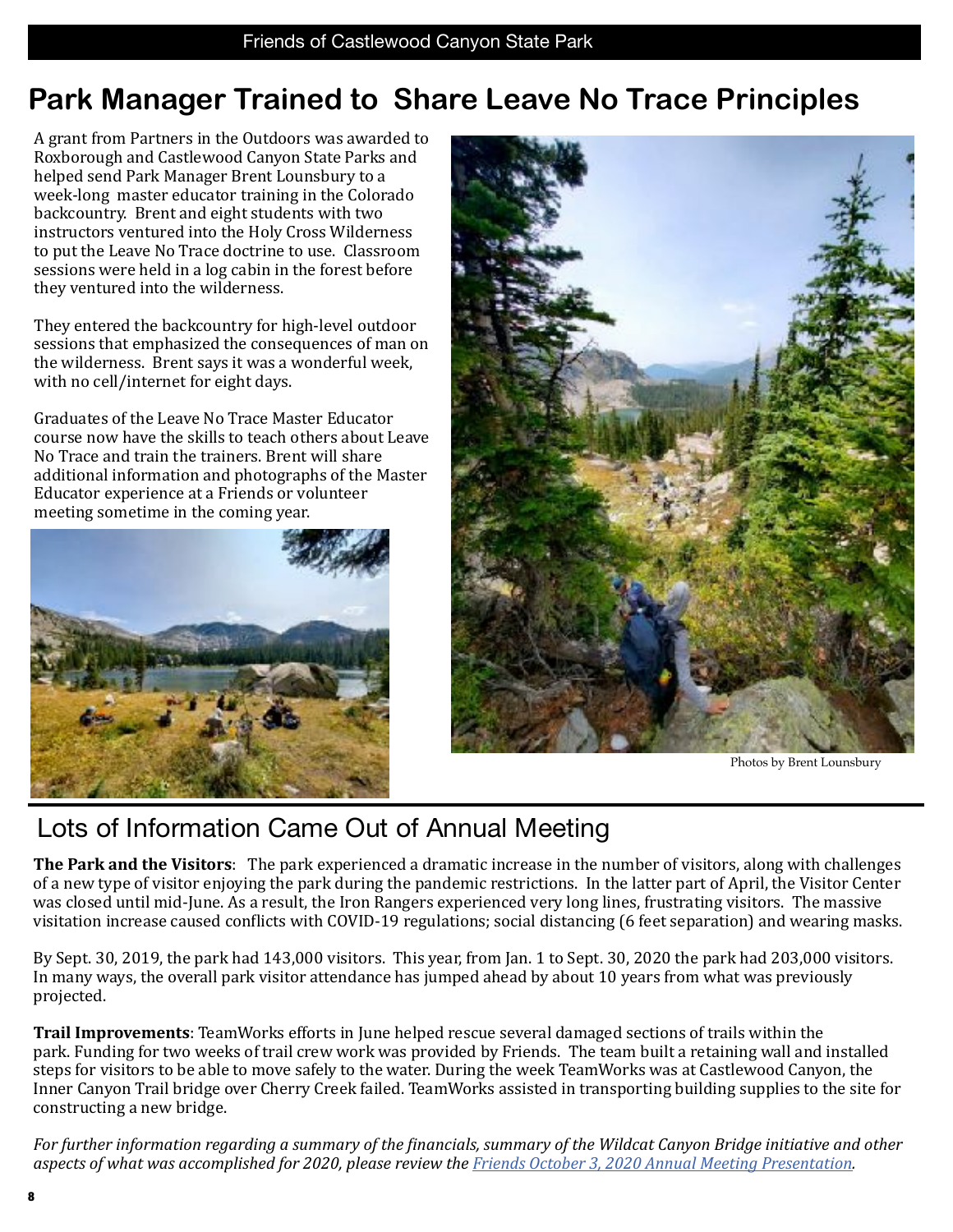## **"Pandemic Inspired" Nature Escapes**

Sharon Boyd, Friends Secretary and Dale Campbell, **President** 

During the challenging times of the Pandemic, we have enjoyed a variety of "Nature Escape" adventures during spring, summer, and fall. Colorado's state parks became our best friends.

In spring, summer and fall, Eleven Mile Canyon near Lake George became our favorite Nature Escape during five mountain bike rides, a camping trip at the Spillway Campground, and a hike up the mountain to the dam overlook. We saw Ospreys, Seagulls (Colorado Natives that never see the coast!), Great Blue Heron, Bald Eagles, Red-tail Hawks, and Common Merganser Ducks. It was fun to learn the Common Merganser males and females feather color patterns. The male has a long body that is mostly white with a black back, a dark green head, and a long, straight orange-red bill. The female has a reddish head with a ragged crest, white chin, white chest, and orange-red bill.



Early July, we camped at Buffalo Springs Campground with a group of friends. We saw an abundance of wild flowers, lush meadows filled with Mule Deer, riders on horseback, and snow-capped mountains with 14,000 feet peaks. We mountain bicycled on dirt roads with no traffic and also hiked to an ancient grove of Limber Pines. Some Limber pines in Colorado exceed 1,000 years in age. The oldest known Colorado Limber pine is a small 1,660 year-old tree in South Park. Limber pines have an absence of cones and resembles Whitebark pine. Like the Bristlecone, the wood of ancient Limber pine can be sculpted by wind and ice into complex and curved forms.

During Summer and Fall, we camped at Mueller State Park that has 5,112 acres of land and 55 miles of trails to enjoy hiking and mountain biking. There are massive rocks of Pikes Peak Granite, native grasses and wildflowers, as well as stands of Engelmann spruce, Douglas fir, Ponderosa and Limber pine and Aspen. Wildflowers we found were Shrubby cinquefoil, Colorado blue columbine, Monkshood, Bluebells, Golden banner, Yarrow, Harebell, Penstemon, Pussytoes and Stonecrop. The ponds provided excellent habitats for Bird Watching. While hiking, we saw Broad-tailed hummingbird, Common flicker, Yellowbellied sapsucker, Hairy woodpecker, Steller's jay, Clark's nutcracker, Mountain chickadee and Mountain bluebird. Common raptors in the park that we looked for were Golden eagle, Red-tailed hawk, Cooper's hawk, Goshawk, American kestrel, Great horned owl and Turkey vulture. While looking for elk, bighorn sheep, black bear, and mountain lions, we saw plenty of Chipmunks, Abert's Squirrels, Pine Squirrels and Mule Deer. We observed a number of midden piles.

On the #17-Cheesman Ranch Trail we found an old log cabin. And further along, we climbed to the top of Grouse Mountain, a forested ridge with massive rocks. We were able to view the "back side" of Pikes Peak, and the mountain ranges to the south.



Continued on next page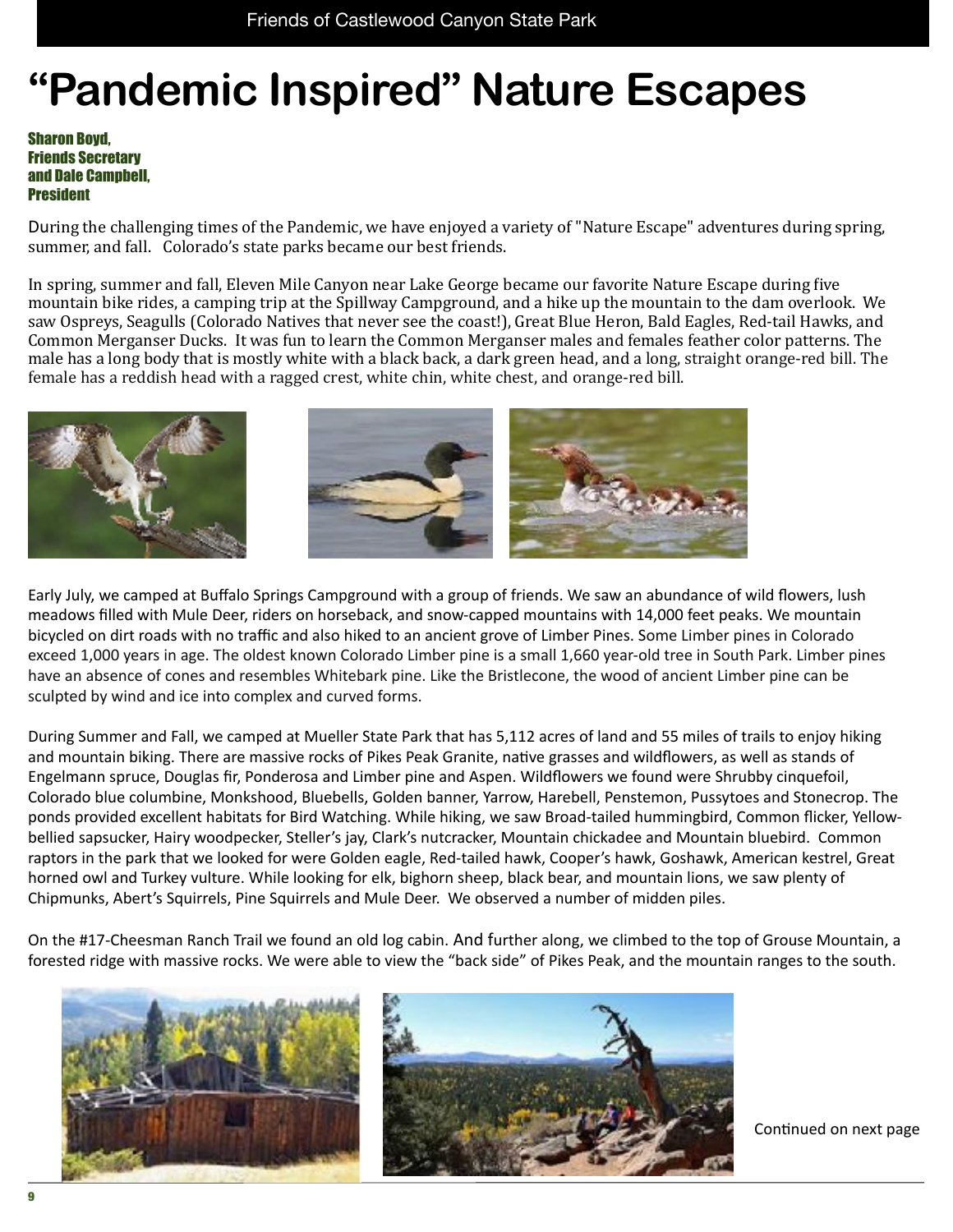### Continued from previous page

In August, we took Sharon's birthday present to celebrate by enjoying a morning of stand-up paddle-boarding at Monument Lake. It is a 40-acre lake with beautiful mountain views. Gliding across the lake, watching the water birds, Mule Deer and mountain tops in the background is peaceful and very relaxing.

Friends of Castlewood Canyon State Park

While paddling and seeing the waterfowl take flight from the water or land adds to the enjoyment of floating along. The waterfowl are Mallards, Cormorant, and Canada Geese. One afternoon, we watched the delivery of cut-throat trout trucked from a CPW hatchery to restock the lake. Monument Lake and Palmer Lake have a rich history providing water for the Arapahoe, Cheyenne, Kiowa, Mountain Ute, and Sioux Cheyenne Native American Tribes.

Over Labor Day, we camped at Trinidad Lake State Park on a cliff overlooking the lake. Bordered by the historic Santa Fe Trail and the scenic Highway of Legends, the lake has 800 surface-acres of water filled with largemouth bass, rainbow and brown trout, walleye and saugeye fish, black crappie, channel catfish, yellow perch, bluegill, and wiper. Additionally, we enjoyed geology hikes since an exposure of the Cretaceous-Paleogene boundary is visible in the southern part of the park. Mountain biking to the dam provided us with panoramic views of Southern Colorado's beautiful landscape scenery and bird watching. Trinidad State Park offers Star Parties in summer, since the park is designated a "Dark Skies" location.

One fall day, we enjoyed the colors on a mountain bike ride with the Colorado Springs Cycling Club at Eleven-mile Canyon. In 1887, the first Colorado Midland passenger train chugged up Granite Canyon (now named the Eleven Mile Canyon). Locomotive residue can still be seen around railroad tunnels blasted through solid granite. We road nine miles along the South Platte River toward the dam, during which we passed through three tunnels. Before we headed back to the entrance, we climbed a large rock to observe fishermen in waders fly-fishing for trout. The water is so clear, we could see 18-inch long trout. During our snack time, chipmunks climbed the rock in hopes that we dropped crumbs. During the return, we watched rock climbers scale the steep canyon rock walls.

After the mountain bike ride, we drove to Eleven Mile State Park. The park has nine campgrounds and is located on one of Colorado's largest reservoirs; Eleven Mile Canyon Reservoir has 3,400 surface-acres. We hiked Coyote Ridge Trail and found large islands of rock to climb on.

How do you celebrate your Wedding Anniversary during a pandemic? On November 8th, our 34th Wedding Anniversary, Dale packed a lovely picnic lunch for a drive down memory lane. We drove south along the Front Range to Westcliffe, a small mountain town. The snow-covered Sangre de Christo mountains were just beautiful. We forgot how lovely Colorado's mountain scenery and rocky canyons south and west of Colorado Springs are. Along the journey, we saw plenty of Mule Deer and Red-tailed Hawks. Near Castle Mountain, surprise! A beautiful Golden Eagle flew right over our pickup truck.

We had our picnic at "Pinacle Rock" recreation area and then continued our journey, turning at Royal Gorge and Paradise Cove/Guffey Gorge near Florissant where we have memories of past trips, biking, white-water rafting and snow skiing.









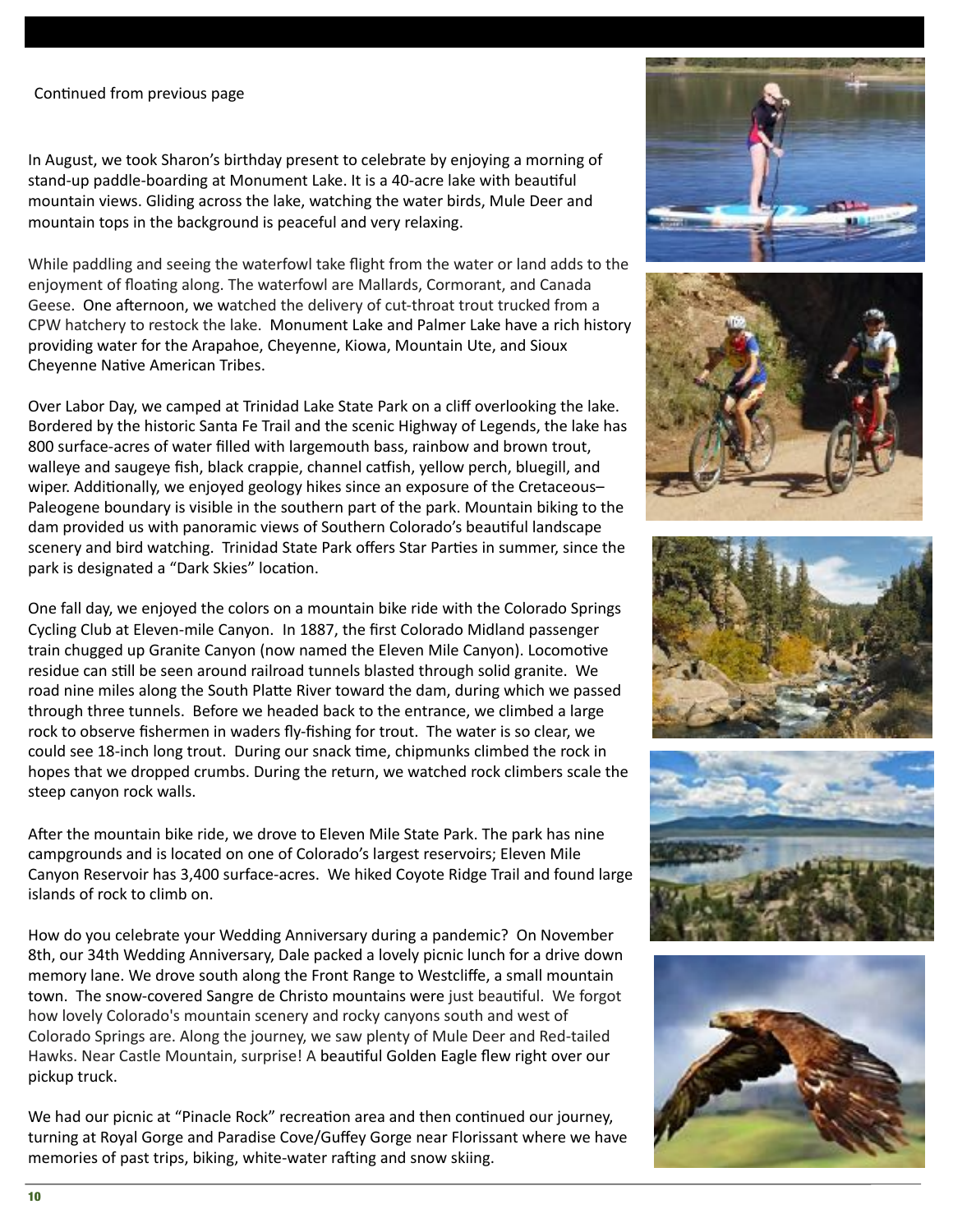# **It's a Wrap**

Bridget Milnes Friends Board Member and Volunteer Naturalist

The East Canyon is closed, and hopefully the bluebirds and tree swallows have reached their winter destinations. A quiet peace has settled over the trail and the 80 nesting boxes throughout the park stand as silent sentinels casting long shadows across the dry short grass of the prairie.

COVID forced many changes and monitoring the bluebird trail was no exception. In order to maintain social distancing the trails were divided and monitoring activity was limited to pairs. Instead of filling out the logs in the Visitors Center, one person on each trail filled out

each week and submitted the completed logs to Kathy Dressel at the end of the nesting season.

By February the days are getting longer and bluebirds arrive to check out the real estate. On a warm, sunny winter day it's amazing how many bugs are flying around so there is a good source of protein for these early birds.

Toward the end of March monitors walk the trails checking boxes and making necessary repairs. In 2020, the nest box count was 80, down from 86 in 2019 when bears destroyed five boxes on the Event Facility Trail.

By late April we begin weekly monitoring until the nesting cycle is complete and the boxes cleaned out. This year monitoring began April 28 and ended August 4. In 2019, the season started earlier on April 16 and ended later on August 27. However, in both years the last fledglings left the boxes on July 16, 2019 and July 15, 2020. See how much fun citizen science can be! 

During the past two vears weather, wildlife activity and "hostile" takeovers of boxes have played a major part in nesting success or failure. Kathy Dressel noted that in 2020 "there was one freezing 2-3 day spell that probably froze some early eggs. After that, the weather was good for egg laying and incubating. However it was hot and dry the remaining season with few insects resulting in a lack of food for nestlings and adults. Many birds did not fledge and died in the box. A year earlier three snow storms at the beginning of the nesting season froze a large percentage of eggs. But once the weather turned warmer nestlings were successful. "

While these discoveries are disheartening, nature is amazingly resilient. This year two pairs of mountain bluebirds and nine pairs of Western blue had two successful broods.

## CASTLEWOOD CANYON STATE PARK BLUEBIRD TRAIL SUMMARY Fledged birds Eggs Not Hatched Birds Not Fledged Mountain Bluebirds<br>2020 2020 48 9 11 2019 52 55 41

| <b>Western bluebirds</b>     |     |     |    |
|------------------------------|-----|-----|----|
| 2020                         | 113 | 12  | 42 |
| 2019                         | 61  | 63  | 18 |
| <b>Tree Swallows</b>         |     |     |    |
| 2020                         | 119 | -51 | 36 |
| 2019                         | 175 | 57  | 21 |
| <b>Violet Green Swallows</b> |     |     |    |
| 2020                         | 19  | 2   | 1  |
|                              |     |     |    |

| <b>AVAILABLE NEST BOXES</b> | <b>BOXES NOT USED</b>       |  |  |
|-----------------------------|-----------------------------|--|--|
| <b>Total 2020</b>           | $-80$<br>6                  |  |  |
|                             |                             |  |  |
| <b>Total 2019 86</b>        | $\overline{7}$              |  |  |
|                             |                             |  |  |
|                             | <b>Visitor Center Trail</b> |  |  |
| 2020<br>18                  | $\mathbf{0}$                |  |  |
| 2019<br>18                  | $\bf{0}$                    |  |  |
|                             |                             |  |  |
| <b>Event Facility Trail</b> |                             |  |  |
| 2020 13                     | $\bf{0}$                    |  |  |
| 2019 19                     | 5                           |  |  |
|                             |                             |  |  |
|                             | <b>East Canyon Trail</b>    |  |  |
| 2020<br>$-28$               | 3                           |  |  |
| $2019 -$<br>28              | $\overline{2}$              |  |  |
|                             |                             |  |  |
| <b>West Side Trail</b>      |                             |  |  |
| 2020<br>21                  | 3                           |  |  |
| 2019<br>21                  | $\mathbf{0}$                |  |  |
|                             |                             |  |  |